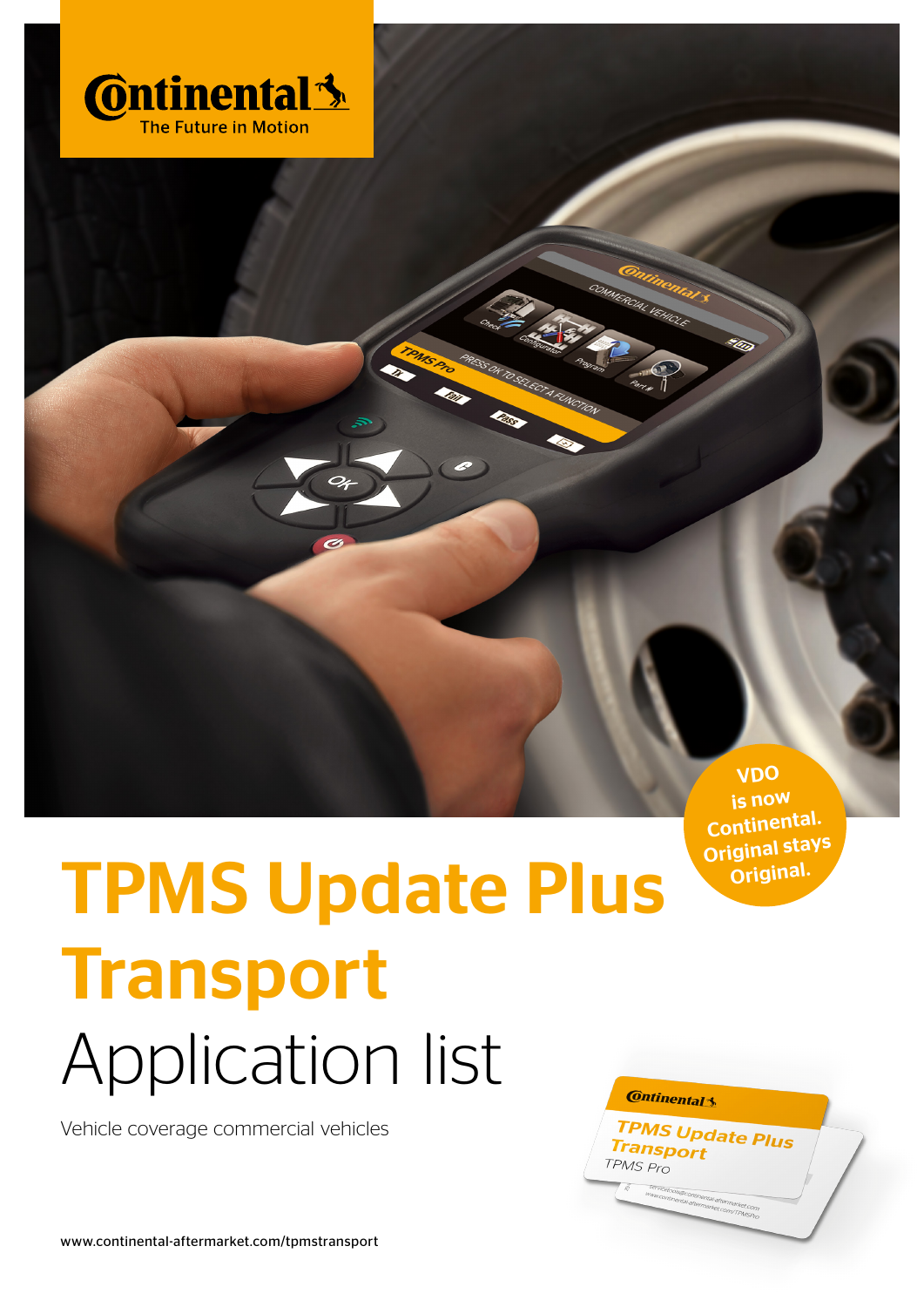| Make / model          | from | to   |
|-----------------------|------|------|
| <b>DAF Trucks</b>     |      |      |
| CF                    | 2017 | 2022 |
| LF                    | 2017 | 2022 |
| XF                    | 2017 | 2022 |
| <b>EvoBus</b>         |      |      |
| Citaro 0530           | 2012 | 2022 |
| Intouro               | 2014 | 2022 |
| Omnibus OC 500        | 2012 | 2022 |
| Tourismo SDH          | 2012 | 2022 |
| Travego RHD           | 2012 | 2017 |
| Freightliner          |      |      |
| Bendix1               | 2018 | 2022 |
| Bendix2               | 2018 | 2022 |
| Fruehauf              |      |      |
| Trailer               | 2010 | 2022 |
| <b>Haldex</b>         |      |      |
| Haldex TPMS           | 2010 | 2022 |
| <b>Irizar</b>         |      |      |
| iЗ                    | 2015 | 2018 |
| iЗ                    | 2019 | 2022 |
| i4                    | 2015 | 2018 |
| i4                    | 2019 | 2022 |
| i6                    | 2015 | 2018 |
| i6                    | 2019 | 2022 |
| i6s                   | 2015 | 2018 |
| i6s                   | 2019 | 2022 |
| i8                    | 2015 | 2018 |
| i8                    | 2019 | 2022 |
| ie                    | 2015 | 2018 |
| ie                    | 2019 | 2022 |
| <b>Iveco</b>          |      |      |
| <b>Bus Range</b>      | 2010 | 2018 |
| <b>Bus Range</b>      | 2019 | 2022 |
| Daily                 | 2019 | 2022 |
| <b>EUROCARGO</b>      | 2017 | 2018 |
| <b>EUROCARGO</b>      | 2019 | 2022 |
| <b>STRALIS</b>        | 2017 | 2018 |
| <b>STRALIS</b>        | 2019 | 2022 |
| Isuzu                 |      |      |
| <b>GIGA Truck</b>     | 2019 | 2022 |
| <b>Krone</b>          |      |      |
| Krone Trailer         | 2012 | 2022 |
| <b>Leyland Trucks</b> |      |      |
|                       |      |      |
| CF                    | 2017 | 2022 |
| LF                    | 2017 | 2022 |
| XF                    | 2017 | 2022 |
| <b>MAN Truck</b>      |      |      |
| Lion's Coach          | 2017 | 2022 |
| NEOPLAN               | 2017 | 2022 |

| Make / model             | from | to   |
|--------------------------|------|------|
| <b>TGS</b>               | 2017 | 2022 |
| <b>TGX</b>               | 2017 | 2022 |
| <b>Menarini Bus</b>      |      |      |
| All                      | 2010 | 2022 |
| Mercedes-Benz            |      |      |
| Actros                   | 2011 | 2016 |
| Actros                   | 2016 | 2021 |
| Actros                   | 2021 | 2022 |
| Antos                    | 2016 | 2017 |
| Antos                    | 2018 | 2022 |
| Arocs                    | 2016 | 2017 |
| Arocs                    | 2018 | 2022 |
| Atego                    | 2018 | 2022 |
| Mitsubishi Fuso          |      |      |
| Canter                   | 2018 | 2022 |
| <b>Nova Bus</b>          |      |      |
| <b>LFS Artic</b>         | 2019 | 2022 |
| Prevost                  |      |      |
| H-Series (H3)            | 2008 | 2022 |
| X-Series (X3-45)         | 2008 | 2022 |
| XLII                     | 2008 | 2022 |
| <b>Setra</b>             |      |      |
| ComfortClass 500         | 2015 | 2016 |
| MultiClass 400           | 2016 | 2022 |
| Setra S400               | 2016 | 2019 |
| Serie 500                | 2015 | 2016 |
| Setra S500               | 2016 | 2022 |
| TopClass 400             | 2016 | 2022 |
| TopClass 500             | 2015 | 2016 |
| <b>Scania</b>            |      |      |
| TPM1                     | 2017 | 2022 |
| <b>Schmitz Cargobull</b> |      |      |
| Trailer                  | 2019 | 2022 |
| <b>TEC</b>               |      |      |
| <b>iTEC</b>              | 2019 | 2022 |
| Van hool                 |      |      |
| Autocars                 | 2016 | 2022 |
| <b>Volvo Bus</b>         |      |      |
| 9700                     | 2009 | 2022 |